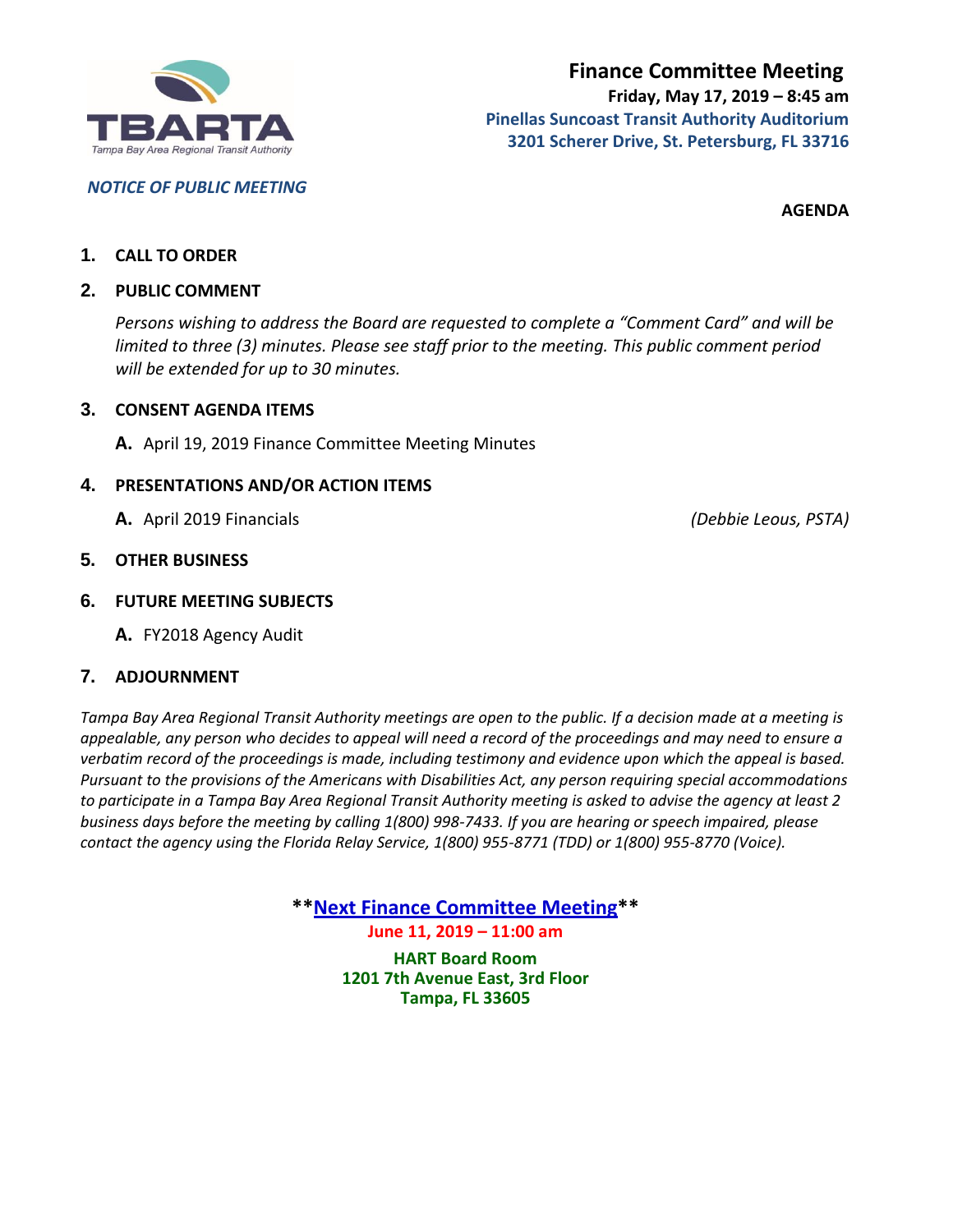

## **Finance Committee Meeting Friday, April 19, 2019 – 10:00 am Pinellas Suncoast Transit Authority Auditorium 3201 Scherer Drive St. Petersburg, FL 33716**

**Meeting Minutes**

❖ **Items in red indicate a vote by the Committee.**

❖ Items in blue indicate staff action items.

#### *Committee Members Present:*

Janet Long, Chair, Pinellas Suncoast Transit Authority (PSTA) Jim Holton, Gubernatorial (via phone) Cliff Manuel, Jr., Gubernatorial John Mitten, Commissioner Melanie Griffin, Gubernatorial

#### *Meeting Attendees:*

David Green, Debbie Leous, Brad Miller, Allen Zimmet, Al Burns, Scott Pringle (WSP), Michael Case (via phone), Jennifer Mendez, Shantell Collette, Melonie Williams

#### *Call to Order*

o Commissioner Janet Long called the meeting to order at 10:03 am.

#### *Public Comments*

o No public comments

#### *Consent Agenda Items*

❖ **January 15, 2019 and February 15, 2019 Finance Committee Meeting Minutes. Motion to approve. Melanie Griffin seconded. PASSED 5-0.**

#### *Presentation and Action Items*

#### ➢ *PD&E Recommendation for Award-Al Burns, PSTA*

- Background: TBARTA released an RFQ (Request for Qualifications) soliciting proposals for a PD&E study for a Bus Rapid Transit (BRT) project. A rapid transit connection running in 41-miles of the I-275 corridor between downtown St. Petersburg and Wesley Chapel. This was released February 7, 2019. One supplier responded to the RFQ, and that was WSP USA, Inc. WSP USA, Inc. has 15 subcontractors working with them on this contract, four of which are disadvantaged business enterprises. On April 4th, their hourly rates were requested to make sure that they were in line with normal rates, and they were then compared to FDOT's rates. On April 9th, the firms were asked to submit their estimated hours for the task to make sure they were not excessive. WSP has the capacity to perform the work. The project will be funded by state grants and other sources.
- Director of Procurement for PSTA Al Burns recommended approval of a three-year contract to WSP for an amount not to exceed \$5M.
	- o Debbie Leous asked how long the project will take to complete. Michael Case replied that WSP has laid out a plan for it to be completed over a 28-month period. For this type of project, that is more than reasonable. A typical PD&E may take anywhere between 26 and 28 months, but additional time is needed to accurately and fully complete the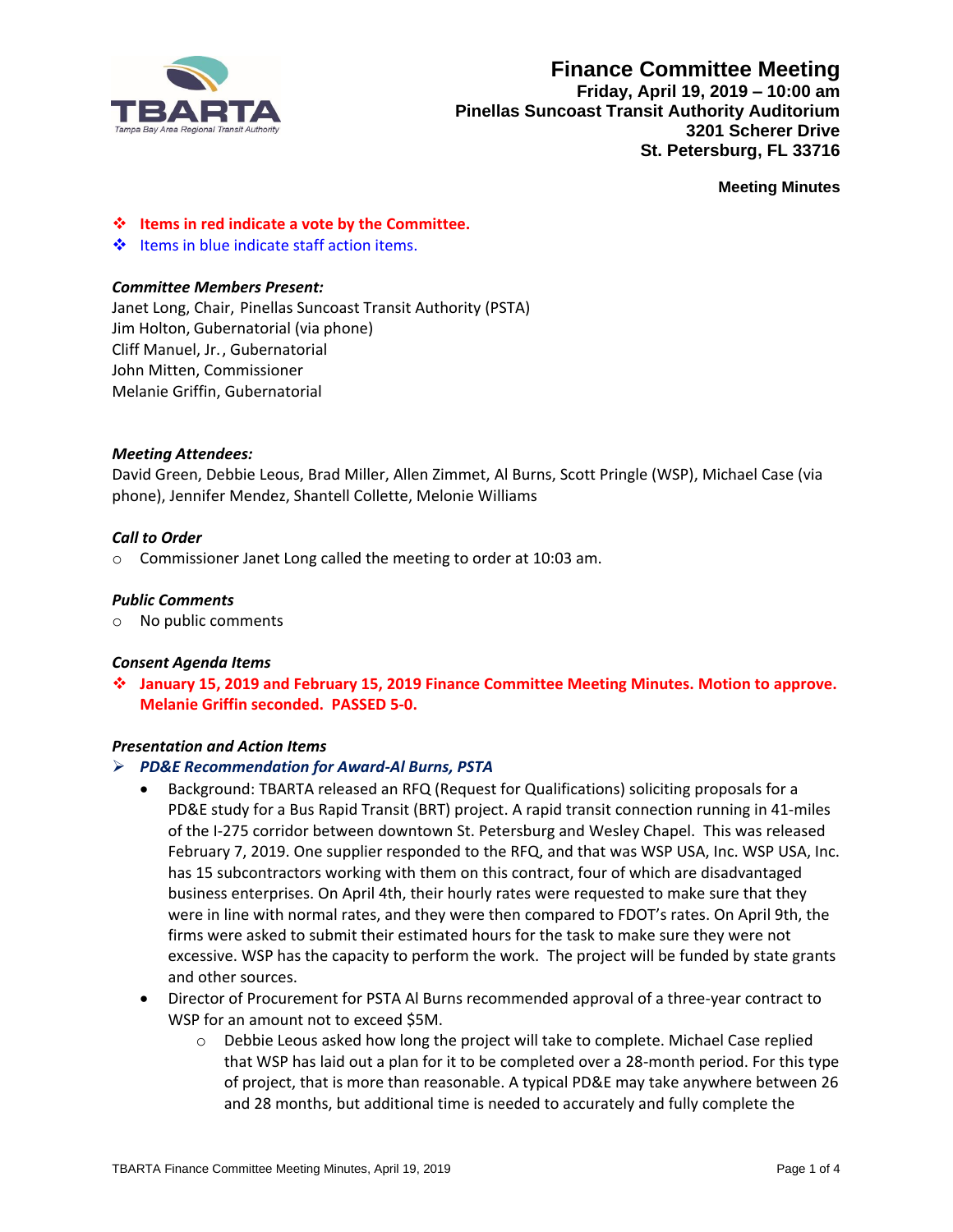process given that the corridor is 41 miles.

- $\circ$  Janet Long stated that after 50 years of studies being completed, it is maddening commuters will have to continue to deal with the daily congestion in traffic.
- $\circ$  After the study is completed, working through implementation will begin. To start the process, a PD&E is needed.
- ❖ **Jim Holton moved to approve the recommendation for a PD&E. Janet Long seconded. PASSED 5-0.**

#### ➢ *March 2019 Financials-Debbie Leous, PSTA*

- Debbie Leous from PSTA provided balance sheets and profit and loss statements through March. There is currently a surplus of \$84,000, and we are currently below the budget of \$158,000. Salaries and expenses have been under budget because positions have not been filled until recently, and all the expenditures are under budget.
- Debbie mentioned that she is concerned about the retirement program balance of -\$18,158.21 that seems to be a reversal of an entry completed for fiscal year end by the previous accountant. She and Senior Accountant Melonie Williams are working to determine what it is that makes up that number. It's thought that the negative balance is a result of previously matching employees on the deferred compensation program. It appears that in some years, TBARTA did match deferred compensation in lieu of being a part of FRS, and other years they did not. There is no formal policy on the matter. The former accountant did not have any backup documentation, so they are checking within the TBARTA ranks.
	- $\circ$  Janet Long stated that Michael Case may be able to shed some light on the topic because she remembers a meeting where she asked the question about the match TBARTA was supposed to be putting in, and Ray said they were not always able to do the match because they money was not available, and it was a verbal agreement amongst the staff. Michael Case replied that he does have recollection of that meeting.
	- $\circ$  Debbie Leous continued that if the \$18,158.21 does not represent the match, does it represent payments that should have been made, which she is concerned about? If there was a verbal agreement in place, she does not believe that there is an obligation to honor it. All of the employees have recently been entered into FRS.

### ➢ *Request for Reimbursement-Debbie Leous,*

- Staff is recommending reimbursement to a TBARTA employee who paid \$13,457.72 worth of TBARTA's expenses on her personal credit card beginning in 2016. The employee was asked to submit a formal request for reimbursement that was received in February, and the expenses are legitimate.
	- $\circ$  Cliff Manuel stated that he thinks TBARTA placed an employee in a position under a board without a policy where they were trying to do the right thing for TBARTA, though it was inappropriate. She was not spending the money expecting it to become a windfall of personal income or something that would create financial benefit to her.
	- $\circ$  Janet Long agreed that it is the right thing to do, but she would like to be assured of that something is currently in place for the future so that this will not happen again.
- ❖ **Cliff Manuel moved to approve the recommendation for reimbursement. Melanie Griffin seconded. PASSED 5-0.**

## *Presentation and Action Items*

### ➢ *FY2020 Local Contributions-Debbie Leous, PSTA*

• An increase for FY 2020 Local Contributions from \$300k to \$550K is needed. This figure is based on the population estimates of each county in the TBARTA region. This covers \$200k to match the FDOT RTDP grant, \$220k combined for state and federal lobbyists, \$300k for staff vacation/sick/holiday pay (not eligible from grant reimbursement) and \$100k to develop a month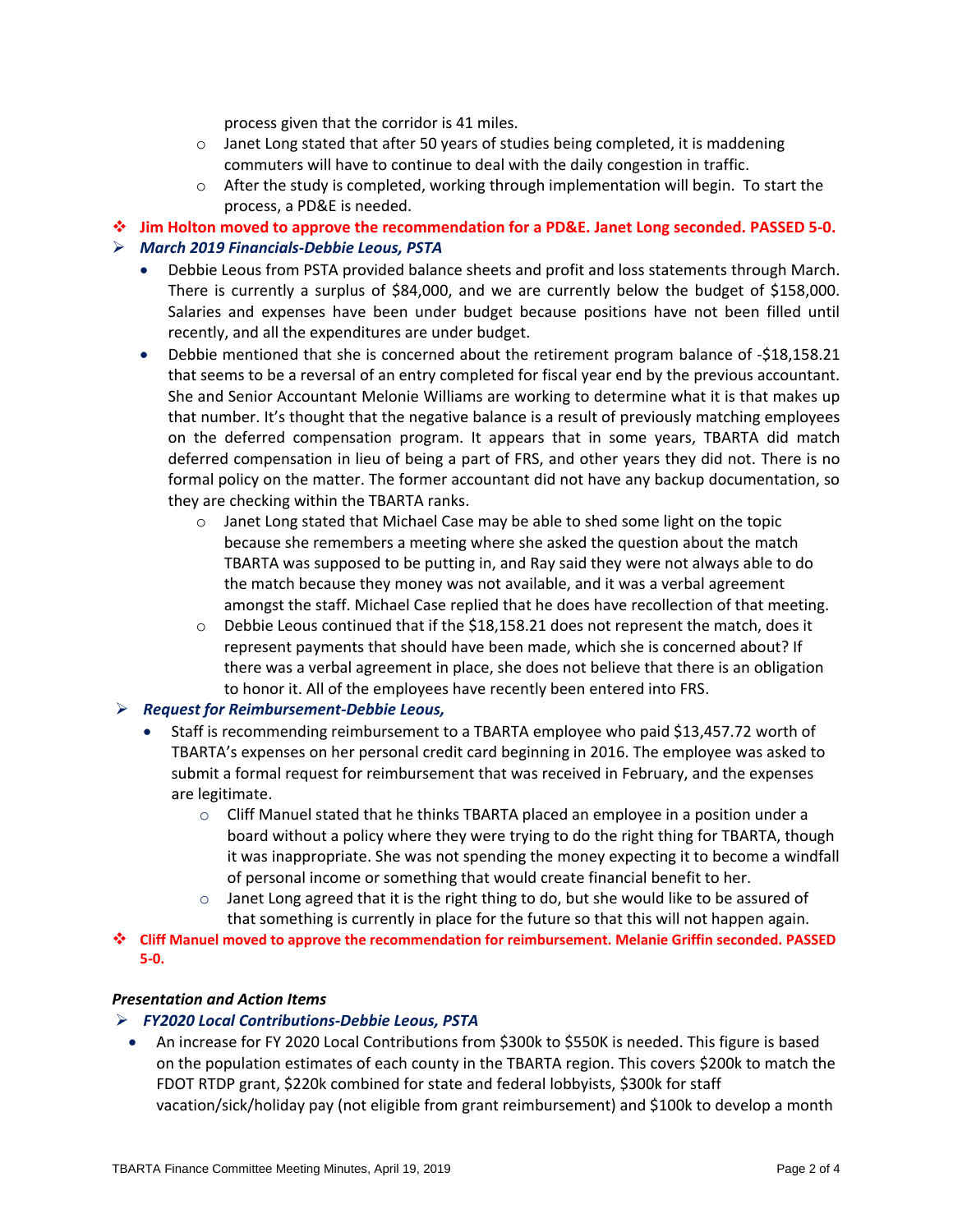operating reserve.

- Debbie stated it is very important when someone is making an investment, which each county will be, there needs to be some sort of accountability on part of TBARTA on how that money is spent.
- Cliff Manuel stated that our story has changed significantly, and the local boards need to be made aware of that. He hopes it will be well received by each county. Janet Long agrees and stated that the story is ahead of where it has been in the past.
- Janet stated given that the economy has been improving, she feels someone from Manatee County should be on the finance board. She feels they would be critical in terms of the local match. Jim Holton agreed and will converse with David to make that happen.
- Janet stated you must queue yourself on the agenda to make a presentation, so they should start pushing now to be added to it. Cliff replied that it should be financially represented in a way that makes sense, and it needs to be marketed. We are looking at the heart of transportation in Tampa Bay being funded and strengthened. If the strength is not at the core, the other counties will never get there. Hernando is involved and invested because things are being led in the right direction, and they want to be included in that investment. Manatee is the same way, but they need to hear the message and it needs to come from TBARTA. They need to know what that \$5M is being spent on, what BRT means, why the transportation projects are important, and where they are heading.
- BRT is much more than a corridor; it is an entire transportation network.
- Janet suggested that David put a work group together and complete and overlay for TBARTA's mission and why it is so important to the region. Once completed, it can be turned over to Debbie or Melonie to present the numbers. It may be a good team effort to educate the entire board.
- Cliff stated that if he were to ask the board members if they know what they are doing and why it is so important to be a part of TBARTA, he wouldn't get strong feedback and that feedback needs to be at the same level as the Tampa Bay area for outlying counties.
- John Mitten stated that it should be a full court press from all aspects for TBARTA to explain the importance.
- Janet stated that Brad, Whit and Barry meet every two weeks to come up with how they are going to help put a band aid on temporarily and suggested that Debbie go with them so she can hear firsthand how they are planning to move forward.
- Debbie announced that auditors will be at TBARTA on April 29<sup>th</sup> to correct any incorrections, and it will be a great opportunity to see what has happened and what needs to be done going forward.
- Janet announced that she is grateful to the board members for the latitude given to allow PSTA to dig in and get them on the right path. If you cannot embrace the budget, you're doing a terrible disservice to the agency. John Mitten replied it is critical to have a much better presentation to explain the funding.
- Janet stated she was in Tallahassee two weeks ago and had 16 meetings with 16 different legislators and the government staff regarding appropriation work for TBARTA. They are recognizing the relevance of TBARTA, and they want to do their part to ensure that there's a reason for us to be relevant so all the other entities that are asking for transportation dollars in our region is piling into that one appropriation so they don't have to have numerous line items when they go to conferences. They were well received and there was no pushback. That is a testament to how quickly David has gotten up to speed.
- Melanie Griffin stated it may be difficult to get local contributions, and Janet replied no it won't because they are tied together.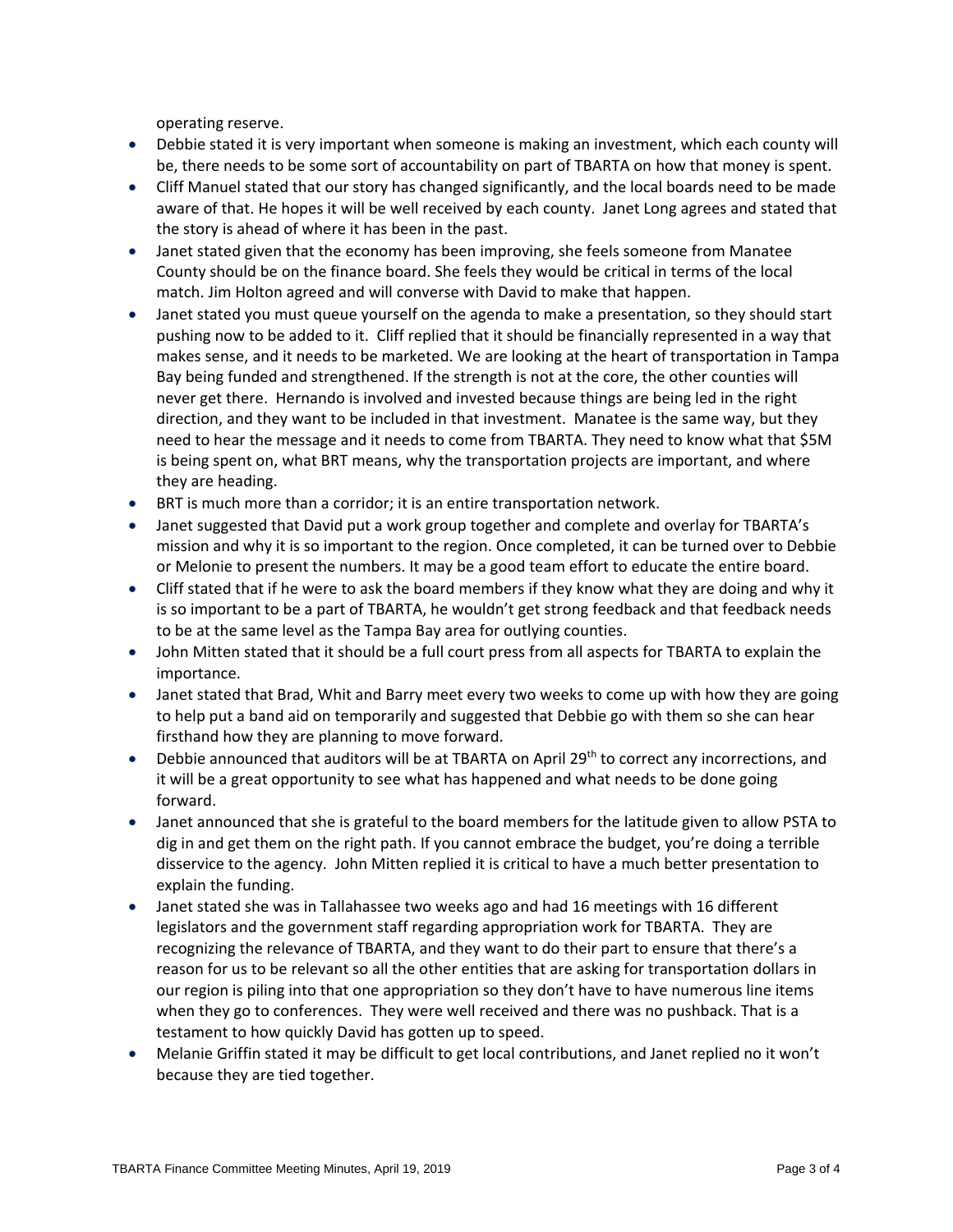*Adjournment 10:40 am*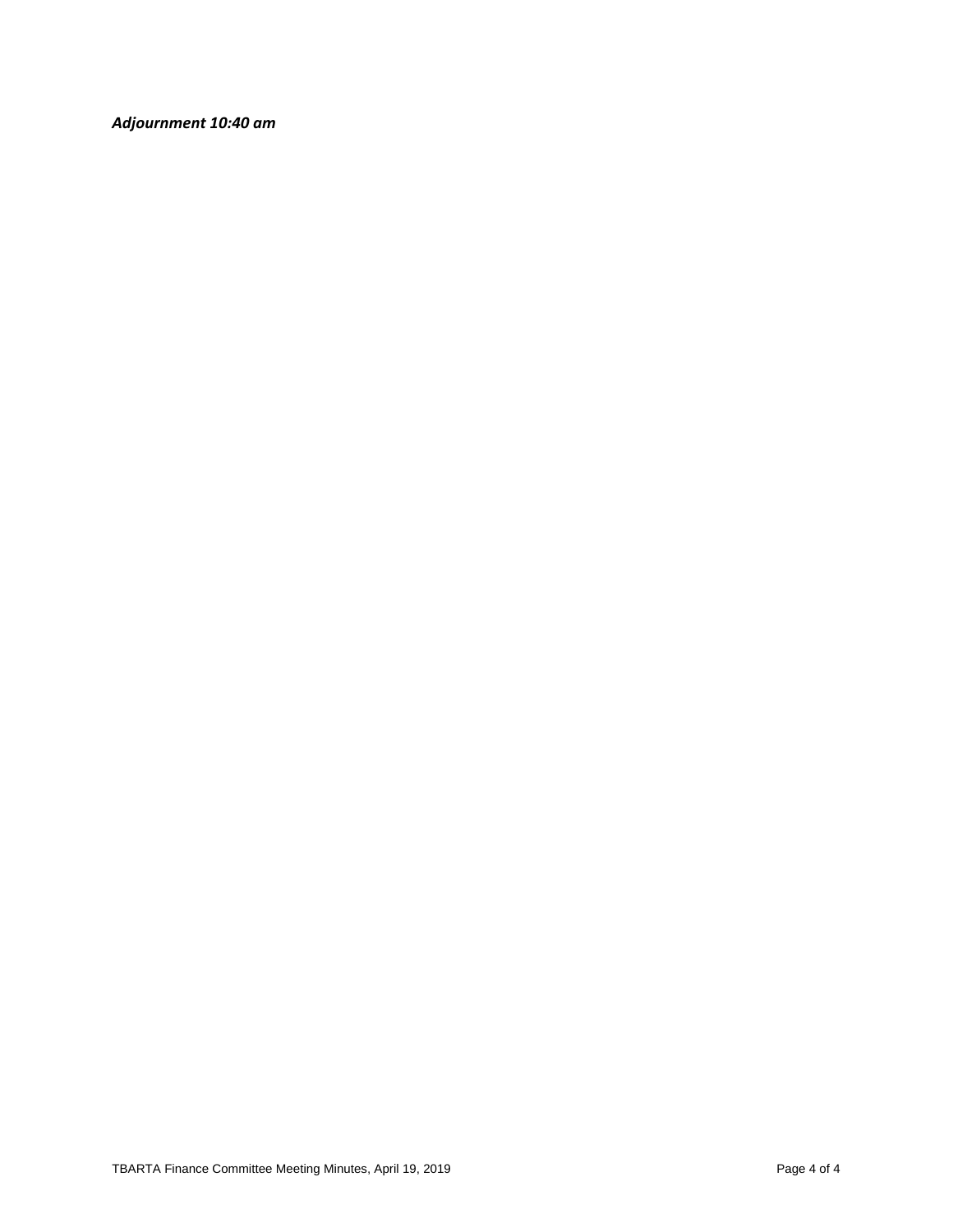## **FYE 2019 FINANCIAL PERFORMANCE REPORT Year to Date through April 2019**

| April               |             |               |            |               |  |  |
|---------------------|-------------|---------------|------------|---------------|--|--|
| Description         | Actual      | <b>Budget</b> | % Variance | S Variance    |  |  |
| Revenues            | \$1,266,486 | \$1,733,226   | (26.93%)   | ( \$466, 740] |  |  |
| <b>Expenses</b>     | \$1,152,514 | \$1,595,977   | 27.79%     | \$443,463     |  |  |
| Surplus / (Deficit) | \$113,972   | \$137,249     | (16.96%)   | (523, 277)    |  |  |

**Year to date through the month of April, the net surplus of \$113,972 is \$23,277 below the budget of \$137,249.**

| <b>Revenues</b>                                                                 |              |
|---------------------------------------------------------------------------------|--------------|
| Local Funds - below budget due to timing Hillsborough County MPO funds          | (52,500)     |
| Federal Funding - Timing of the use of STP and FTA 5307 funds                   | (25, 370)    |
| State Funding - all sources below budget but primarily due to the timing of the | (438, 870)   |
| <b>Regional Transit Development Plan Funding</b>                                |              |
|                                                                                 | (5466, 740)  |
| <b>Expenses</b>                                                                 |              |
| Salaries and Fringe Benefits under budget due to vacancies                      | ( \$34, 775) |
| Office Expenses over budget due to temporary help & MPO Regional workshop       | 14.819       |
| Equipment- due to time of software expenditure offset by lower computer repairs | 10,670       |
| Professional Services under budget in all areas                                 | (168, 439)   |
| <b>Advertising and Promotions</b>                                               | (62, 583)    |
| Projects and Programs - under budget primarily due to Van Pool and Pik My Kid   | (200,007)    |
| All other expenses                                                              | (3, 148)     |
|                                                                                 | (5443, 463)  |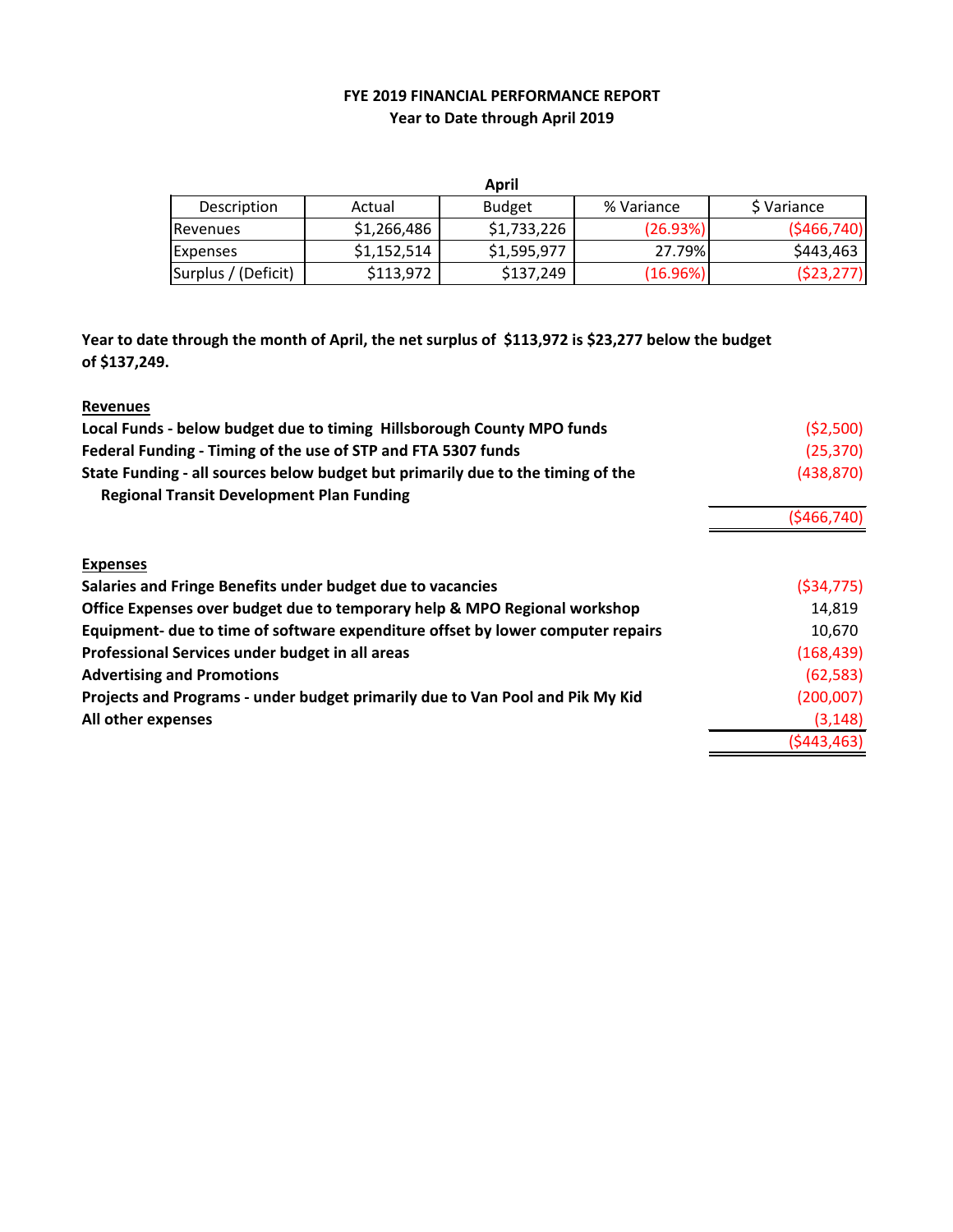# Tampa Bay Area Regional Transit Authority

BALANCE SHEET

As of April 30, 2019

|                                               | TOTAL         |
|-----------------------------------------------|---------------|
| <b>ASSETS</b>                                 |               |
| <b>Current Assets</b>                         |               |
| <b>Bank Accounts</b>                          |               |
| 1070 Operating - SunTrust                     | 55,909.06     |
| 1073 SunTrust Local/Advance                   | 0.00          |
| 1074 SunTrust - RTDP                          | 81,836.60     |
| Total Bank Accounts                           | \$137,745.66  |
| Accounts Receivable                           |               |
| 1125 Due from Commuter                        | 64.70         |
| 1200 Grant Receivable                         | 370,975.43    |
| 1219 Local Funds & Other A/R                  | 0.00          |
| <b>Total Accounts Receivable</b>              | \$371,040.13  |
| Other Current Assets                          |               |
| 1240 Other Receivables                        | 0.00          |
| 1241 Employee Receivables                     | -66.37        |
| 1242 Supplemental Insurances                  | 2,057.85      |
| 1245 457 Deferred Compensation                | 2,189.98      |
| 1246 Dental Employee Receivables              | 158.05        |
| 1247 Supplemental Insurances A                | $-848.06$     |
| 1248 Health Insurance- EE Portion             | $-1,002.42$   |
| 1249 Life Insurance                           | $-9,488.83$   |
| 1250 Cobra Receivable                         | 0.00          |
| 1285 Additional Life Insurance                | -743.98       |
| 1286 Dental, LTD and Employee Elected<br>Life | 1,651.86      |
| 1287 Health Insurance- Major Medical          | 15,272.43     |
| 1289 Vision Insurance                         | -845.64       |
| 1290 Inter-Agency Receivable - TBARTA         | 0.00          |
| 1291 Transit Deduction                        | $-805.00$     |
| <b>Total 1241 Employee Receivables</b>        | 7,529.87      |
| 1259 Former BACS Employee Receivabl           | 0.00          |
| 1499 Undeposited Funds                        | 0.00          |
| 1650 Prepaid Expense                          | 0.00          |
| <b>Total Other Current Assets</b>             | \$7,529.87    |
| <b>Total Current Assets</b>                   | \$516,315.66  |
| Fixed Assets                                  |               |
| 1206 Furniture and fixtures                   | 61,496.12     |
| 1207 Office Equipment                         | 33,983.89     |
| 1210 Computer Equipment                       | 116,741.40    |
| 1211 Leasehold Improvements                   | 5,823.04      |
| 1216 Accumulated Depr.                        | $-216,492.13$ |
| <b>Total Fixed Assets</b>                     | \$1,552.32    |

Other Assets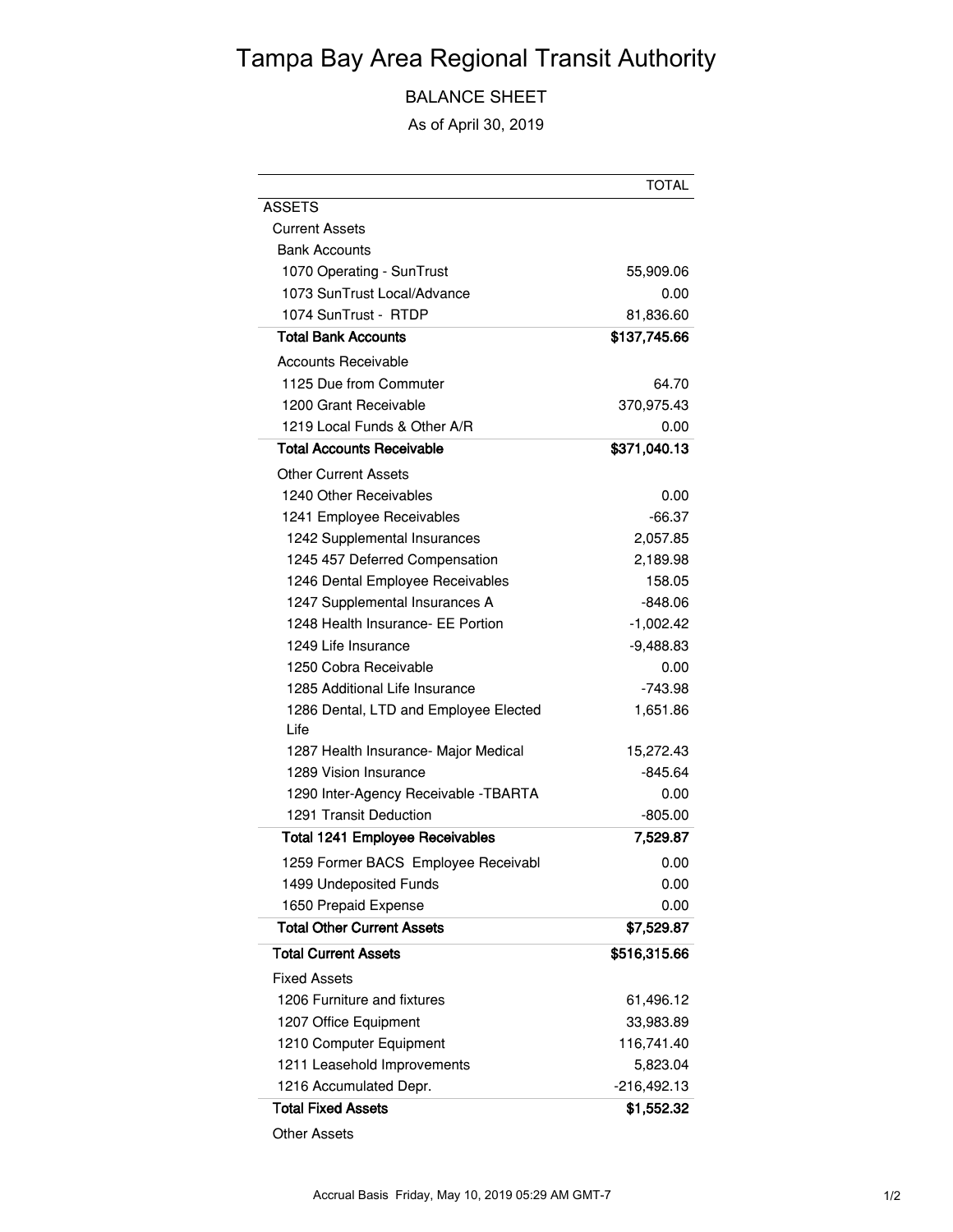|                                        | TOTAL        |
|----------------------------------------|--------------|
| 1251 Deposits                          | 7,318.29     |
| 135 Employee advances                  | 0.00         |
| 2700 Non-Current Receivables           | 0.00         |
| <b>Total Other Assets</b>              | \$7,318.29   |
| <b>TOTAL ASSETS</b>                    | \$525,186.27 |
| <b>LIABILITIES AND EQUITY</b>          |              |
| Liabilities                            |              |
| <b>Current Liabilities</b>             |              |
| <b>Accounts Payable</b>                |              |
| 2000 Accounts Payable                  | 170,125.09   |
| <b>Total Accounts Payable</b>          | \$170,125.09 |
| <b>Credit Cards</b>                    |              |
| 2115 SunTrust Visa CC-1983             | 3,693.60     |
| <b>Total Credit Cards</b>              | \$3,693.60   |
| <b>Other Current Liabilities</b>       |              |
| 2001 Vacation & Sick Accrual           | 21,522.16    |
| 2130 Accrued Liabilities               |              |
| 2133 Accrued Taxes-Payroll             | 0.00         |
| 2135 Accrued Benefits Liabilities      | 10,031.46    |
| <b>Total 2130 Accrued Liabilities</b>  | 10,031.46    |
| 2305 Accrued Wages                     | 8,396.14     |
| 2306 Accrued Expenses other            | 28,310.00    |
| 2340 Deferred Revenue                  | 34,234.59    |
| 2401 Advances from FDOT                | 0.00         |
| 2402 Advance Grant #2                  | 0.00         |
| 3350 Event / Program Funds             |              |
| 3351 Commuter Choice Summit Fund       | 0.00         |
| 3352 Tampa Baycycle Fund               | 0.00         |
| Total 3350 Event / Program Funds       | 0.00         |
| G1445 RTDP Advance                     | 100,000.00   |
| <b>Total Other Current Liabilities</b> | \$202,494.35 |
| <b>Total Current Liabilities</b>       | \$376,313.04 |
| <b>Total Liabilities</b>               | \$376,313.04 |
| Equity                                 |              |
| 3000 Opening Bal Equity                | $-129.93$    |
| 3211 Investment in Capital Assets      | 1,552.32     |
| 3399 Net Assets                        | 33,478.14    |
| Net Income                             | 113,972.70   |
| <b>Total Equity</b>                    | \$148,873.23 |
| <b>TOTAL LIABILITIES AND EQUITY</b>    | \$525,186.27 |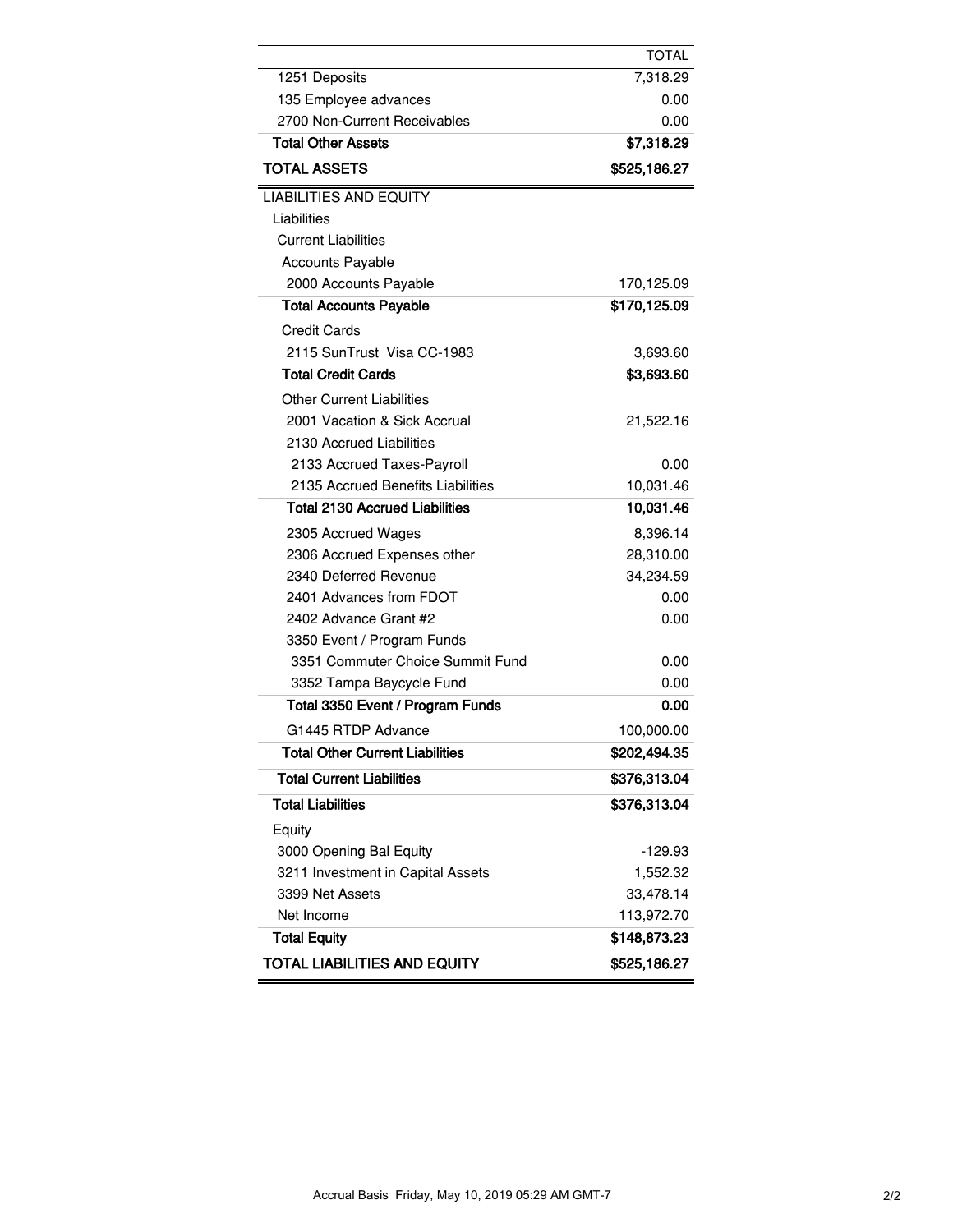# Tampa Bay Area Regional Transit Authority

## PROFIT AND LOSS

October 2018 - April 2019

|                                          | <b>TOTAL</b>   |
|------------------------------------------|----------------|
| Income                                   |                |
| 40001 Local Funds                        |                |
| 4045 Partner County Contributions        | 300,000.00     |
| 4046 Hills County MPO                    | 0.00           |
| 4616 Chairs Coordinating Committee       | 15,000.00      |
| Total 40001 Local Funds                  | 315,000.00     |
| 40002 Federal Funding                    |                |
| 4044 National Transit Database           | 204,720.49     |
| 4510 Surface Transportation Program      | 52,106.67      |
| <b>Total 40002 Federal Funding</b>       | 256,827.16     |
| 40003 State Funding                      |                |
| 4612 Trans Mgmt Orgz Coord Grant         | 18,926.05      |
| 4618 Operating/CAP grant                 | 519,844.19     |
| 4697 Regional Transit Develop. Plan      | 48,797.01      |
| 4699 MPO State                           | 107,089.50     |
| Total 40003 State Funding                | 694,656.75     |
| 40004 Miscellaneous income               |                |
| 4620 Interest income                     | 2.54           |
| Total 40004 Miscellaneous income         | 2.54           |
| <b>Total Income</b>                      | \$1,266,486.45 |
| <b>GROSS PROFIT</b>                      | \$1,266,486.45 |
| Expenses                                 |                |
| 8430 Liability Insurance                 | 11,176.00      |
| 8440 Salaries                            | 249,340.25     |
| 8450 Payroll Taxes                       | 19,268.41      |
| 8451 Unemployment                        | 264.91         |
| 8480 Employee Benefits / Insurance       |                |
| 8130 ED Auto Expense                     | 500.00         |
| 8479 Vision                              | 104.32         |
| 8481 Health Insurance                    | 26,517.58      |
| 8482 Dental Insurance                    | 1,234.43       |
| 8483 Life & AD/D Insurance               | 430.92         |
| 8484 Transit Subsidy Program             | 85.00          |
| 8486 Long Term Disability                | 811.95         |
| 8487 Retirement Program                  | 0.00           |
| 8489 Workman's Comp Insurance            | 1,540.00       |
| Total 8480 Employee Benefits / Insurance | 31,224.20      |
| 8510 Office Expense                      |                |
| 8114 Bank Charges                        | 383.59         |
| 8115 Interest Expense                    | 121.36         |
| 8116 Late Fees                           | 1,157.92       |
| 8240 Meetings Expense                    | 11,514.05      |
| 8310 Dues, Publications & Membership     | 816.84         |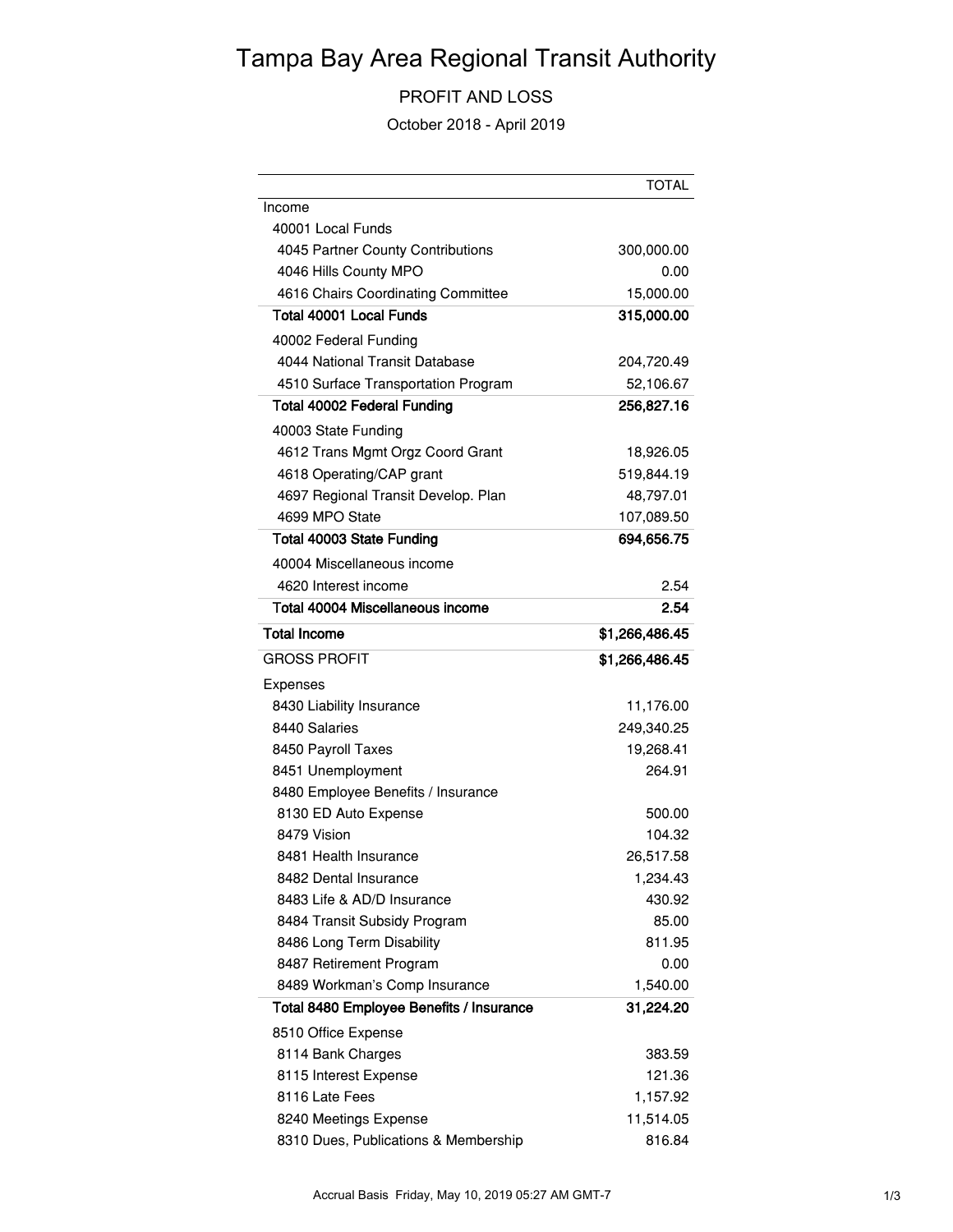|                                           | <b>TOTAL</b>   |
|-------------------------------------------|----------------|
| 8512 Fees and Licences                    | 274.50         |
| 8513 Miscellaneous                        | 1,247.60       |
| 8520 Office Supplies                      | 1,102.99       |
| 8580 Postage                              | $-351.00$      |
| 8650 Rent                                 | 57,892.50      |
| 8690 Moving Expense                       | 9,633.97       |
| 897 Temporary Expense                     | 2,000.00       |
| <b>Total 8510 Office Expense</b>          | 85,794.32      |
| 8600 Equipment                            |                |
| 8661 Computer - Repair & Maint.           | 1,450.50       |
| 8662 Copier - Repairs & Maintence         | $-59.28$       |
| 8670 Office Equipment Lease & Rental      | 3,512.97       |
| 8800 Computer Hardware & Software         | 55,057.40      |
| <b>Total 8600 Equipment</b>               | 59,961.59      |
| 8620 Professional Services                | 21,562.50      |
| 8490 Contract Services                    | 201,235.47     |
| 8534 Payroll Processing                   | 1,492.51       |
| 8621 IT                                   | 378.00         |
| 8626 Accounting Expense                   | 6,162.25       |
| 8627 Audit                                | 0.00           |
| 8630 Legal Expense                        | 39,107.53      |
| 8635 Lobbyist                             | 46,451.61      |
| 8636 PSTA                                 | 0.00           |
| <b>Pre-employment Costs</b>               | 264.00         |
| <b>Total 8620 Professional Services</b>   | 316,653.87     |
| 8809 Advertising/Promotional              |                |
| 8010 Advertising                          | 3,633.54       |
| 8020 Marketing                            | 15,575.00      |
| 8601 Printing                             | 459.00         |
| <b>Total 8809 Advertising/Promotional</b> | 19,667.54      |
| 8820 Communications                       | 209.00         |
| 8840 Telephone                            | 3,709.24       |
| <b>Total 8820 Communications</b>          | 3,918.24       |
| 8850 Travel                               | 7,757.28       |
| 9000 Projects & Programs                  |                |
| 8980 Emergency Ride Home Program          | 1,584.06       |
| 9057 Vanpool-Capital Cost of Leasing      | 328,341.64     |
| 9059 Pik My Kids Expense                  | 14,750.00      |
| 9150 Commuter Assistance Programs         | 2,646.00       |
| 9050 Vanpool Program / Coordinator        |                |
| 9054 VPSI - Local Travel & Supplies       | 165.44         |
| Total 9050 Vanpool Program /              | 165.44         |
| Coordinator                               |                |
| <b>Total 9150 Commuter Assistance</b>     | 2,811.44       |
| Programs                                  |                |
| Total 9000 Projects & Programs            | 347,487.14     |
| <b>Total Expenses</b>                     | \$1,152,513.75 |
| NET OPERATING INCOME                      | \$113,972.70   |